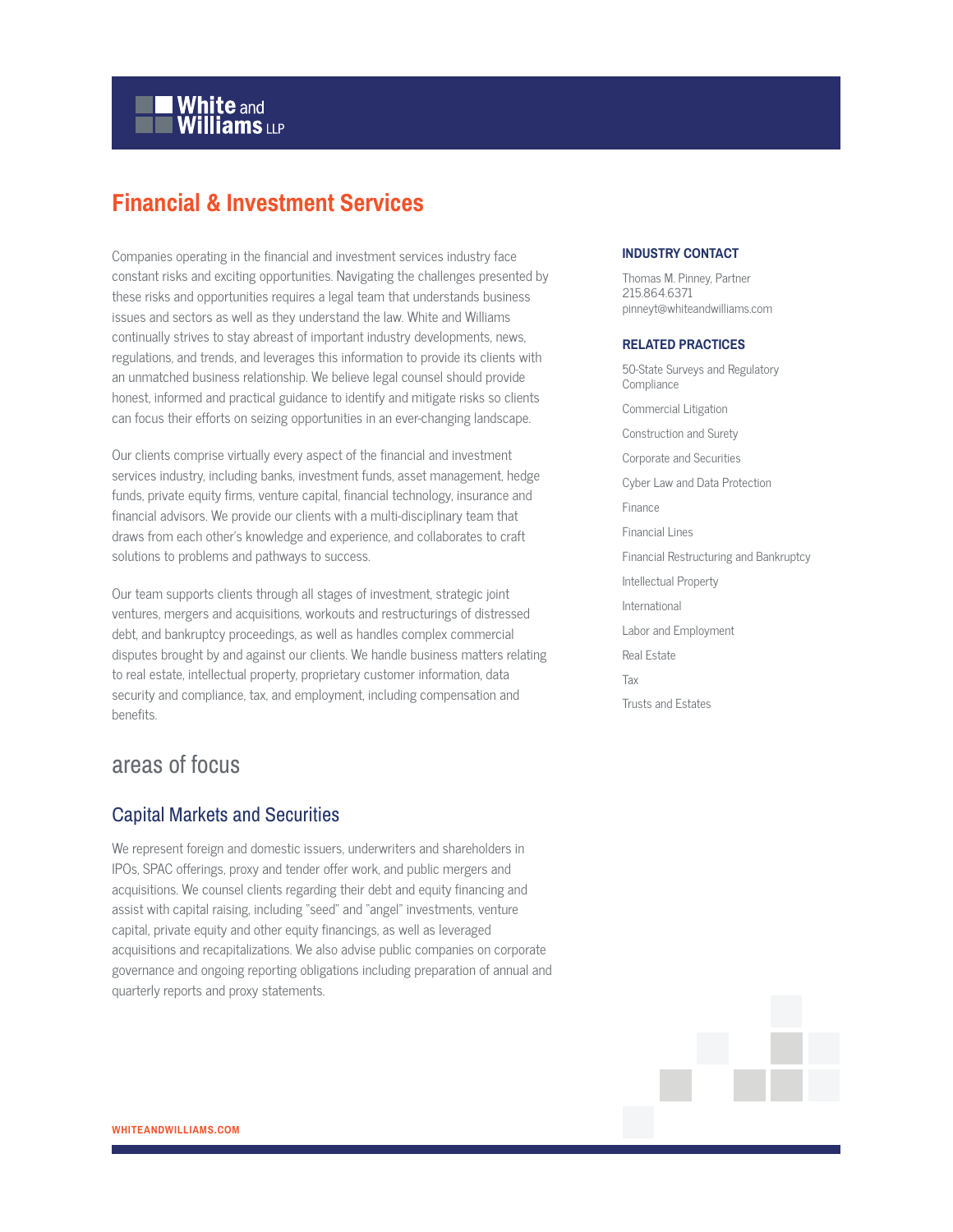# Corporate Finance

Experienced in commercial finance, project finance, equity and debt financing and corporate business transactions, we handle leveraged buy-outs and roll-up financings, syndicated facilities, cash flow and asset-based financing, second lien and mezzanine financing. Our team represents clients in a broad spectrum of deal structures, including mergers, asset purchases, joint ventures, strategic alliances and divisional sales, and counsels them on the business and tax planning aspects of each.

## Distressed Debt, Bankruptcy and Restructuring

We have significant experience handling loan modifications and restructurings, including structured finance workouts and dispositions as well as in loan enforcement, foreclosures and asset recovery. We represent lenders and other financial services and investment creditors in maximizing their recoveries or defending claims brought against them in Chapter 7 and 11 bankruptcy proceedings and state court actions as well as resolving such matters through alternative dispute resolution. We also represent clients on the purchase or sale of distressed debt, real estate and business assets in or out of bankruptcy court.

#### Real Estate Finance

We counsel banks, insurance companies, investment funds and other lending institutions, as well as borrowers and other investors through all areas of real estate finance, including in the origination, purchase and sale of complex, highly-structured senior and subordinate loans. We have extensive experience guiding clients in structuring, originating, servicing and restructuring mortgage and mezzanine loans, participations, preferred equity investments and more. Our experience includes acquisition, bridge, construction and permanent financing for all property types, as well as CMBS, EB-5 and REIT-based transactions, multi-state and multi-property loans and transactions involving historic and new markets tax credits.

#### International Transactions

Our lawyers handle a broad range of international business matters and advise both domestic and foreign companies on foreign investments, capital raising and financing, including associated business risks and strategies to deal with complex international tax implications. We have experience counseling clients in various industries across the world and are familiar with both the laws and foreign culture, politics, formal and informal power structures and decision-making approaches involved in international business. Our team is comprised of bilingual lawyers fluent in more than a dozen languages.

## Litigation and Dispute Resolution

Our deep bench of experienced litigators have handled a broad range of complex commercial litigation and banking and finance litigation. Skilled in an out of the courtroom, we defend against and prosecute claims of mortgage fraud, lease and lender liability, fraudulent transfers, bankruptcy, restrictive covenants, tax disputes, SEC enforcement actions and more. We review, draft, negotiate and enforce contracts and indemnity agreements, manage default and takeover situations, defend payment and performance bond claims against sureties.

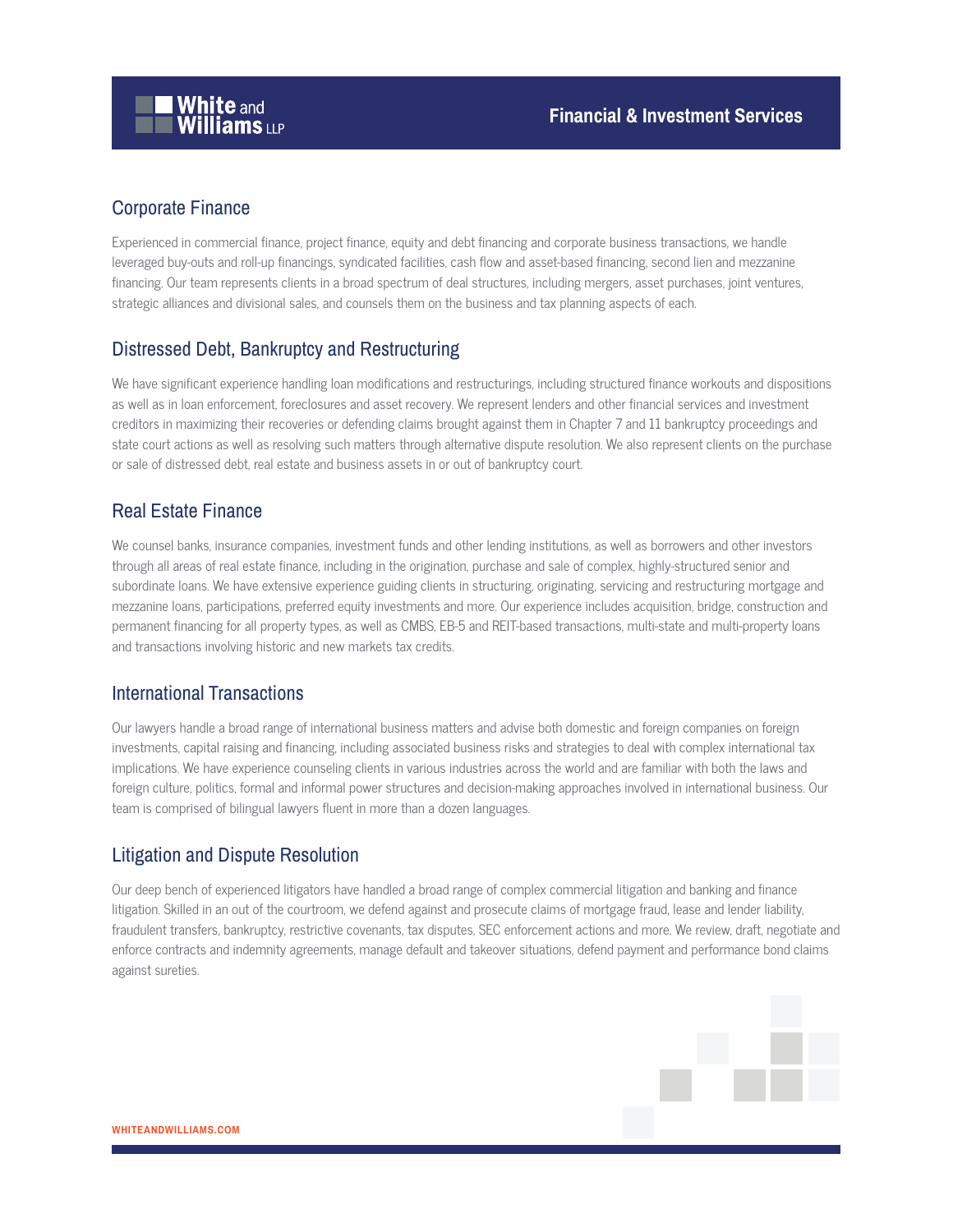

# Cyber Law and Data Protection

Our cyber team provides a range of pre- and post-breach services as well as conducts due diligence when financial institutions enter into business agreements. We are well-versed in the various data security and privacy laws affecting the financial services industry, such as the New York Department of Financial Services (NYDFS) regulations, and counsel companies on maintaining compliance with such regulations. We draft policies and procedures, including incident response plans, respond to requests for certification of compliance from regulators and business partners, conduct training and establish third-party vendor management programs. We apply the same knowledge to ensure clients inheriting new technology programs through a merger or acquisition maintain compliance and the highest security standards. In the event of a data breach, our incident response team takes immediate action to assist companies in the appropriate investigation and notification procedures, including coordinated public relations efforts.

#### Compensation and Employment

We counsel financial and investment services companies regarding numerous compensation and employment issues and defend them against employment claims in state and federal court, at arbitration and before administrative agencies. We provide guidance to financial institutions on issues related to employee benefits and executive compensation, restrictive covenants, wage and hour, reductions in force, managing a remote workforce, and employee leave issues as well as conduct diversity and sexual harassment trainings. Our lawyers also advise venture funds on the risks of controlling entities from an employment perspective.

#### FinTech

We protect and defend financial technology innovation by and for financial technology companies and financial institutions by clearing and securing appropriate patent, trademark, copyright and trade secret protection. We handle licensing and technology transfer matters, including SaaS agreements, and conduct due diligence for acquisition, sale and financing transactions. We also prosecute patent applications and counsel clients in patent matters relating to exchange traded funds.

#### **CASES & DEALS**

White and Williams Represents Investment Fund in \$68 Million Bridge Financing Mortgage Loan 5.10.21

White and Williams Team Completes Complex Sale Leaseback of Seven Properties 4.15.21

Real Estate Finance Team Assists Client in Extension of \$35.5 Million Mortgage Loan 3.23.21

White and Williams Real Estate Finance Team Represents Brookfield Asset Management in \$107 Million Financing 10.13.20

Real Estate Finance Team Secures Junior Mezzanine Financing for American Dream Meadowlands 8.3.19

White and Williams Team Leads Corporate Restructuring and Financing for Transformation of Heating Plant into Luxury Residences 7.24.19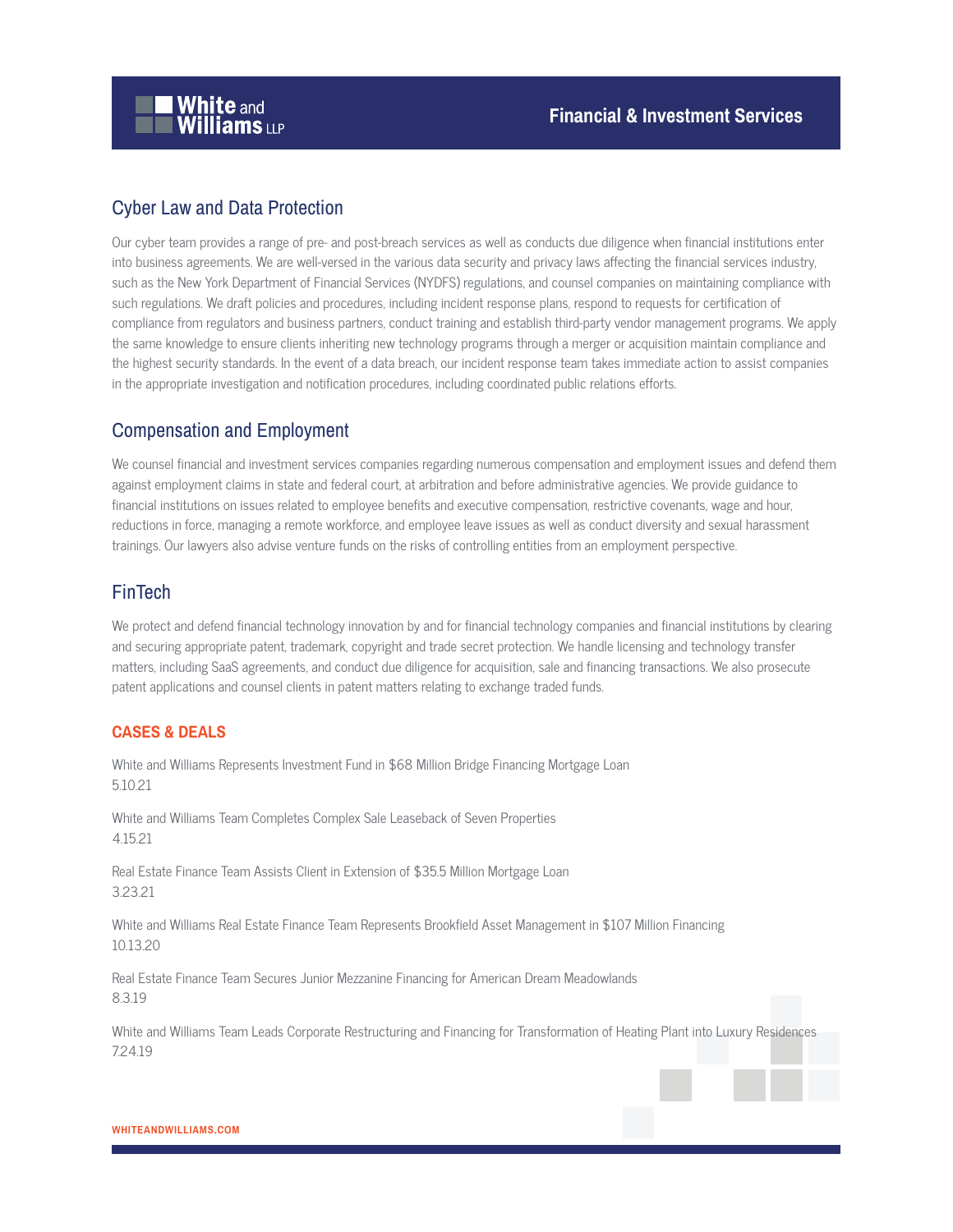

Finance Team Executes Roll-Up of Multi-Entity Business into SPE 4.17.19

#### **NEWS**

Chambers USA 2022 Ranks White and Williams as a Leading Law Firm 6.1.22

Stamford Office Grows with Addition of Partner Eric Sauter 2.3.22

Heidi Sorvino Elected President of TMA New York City Chapter 1.5.22

White and Williams Welcomes Ten New Associates 11.4.21

White and Williams Lawyers Recognized as Super Lawyers and Rising Stars 11.1.21

White and Williams Adds Two Lawyers to Growing Real Estate Finance Practice 10.18.21

Sarabeth Gaver and Thomas Infurna Join White and Williams Real Estate Finance Team 6.21.21

Chambers USA 2021 Ranks White and Williams as a Leading Law Firm 5.20.21

Gary Biehn Discusses US-China Relations Under the Biden Administration 2.26.21

Congratulations 2020 DE, MA, NY and PA Super Lawyers and Rising Stars 11.5.20

#### **PUBLICATIONS**

2022 Tax Filing Season: Nine Things You Need to Know Tax and Estates Alert, 1.27.22

CFIUS 2020 Annual Report International Alert, 8.13.21

Commercial Lease Disputes and Renegotiation – A Look Back During the COVID-19 Pandemic Corporate Disputes Magazine, July - September, 2021

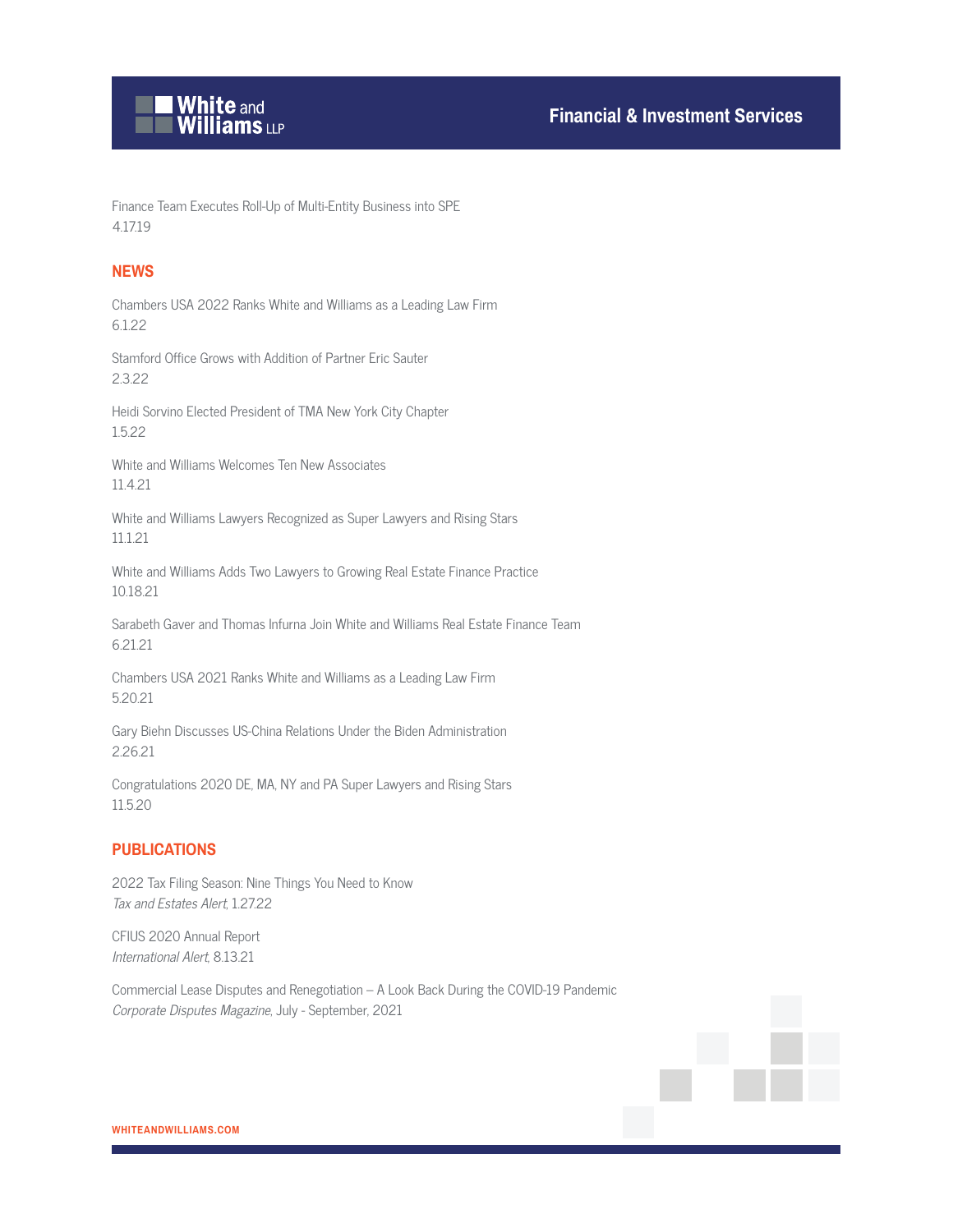

Commercial Lease Disputes and Renegotiation – A Look Back During the COVID-19 Pandemic Corporate Disputes Magazine, July - September 2021 Issue

The Powerful Power of Attorney: Changes Coming in New York State Real Estate and Tax and Estates Alert, 5.4.21

Commercial Real Estate Mezzanine Loan Foreclosures LexisNexis: A Practical Guidance® Practice Note, 1.21

Consider Short-Term Lease Workouts For Commercial Tenants Law360, 6.17.20

Commercial Lease Workouts During the COVID-19 Pandemic Real Estate, Finance and Financial Restructuring Alert, 4.6.20

Coronavirus: Key Issues for Commercial Leases Real Estate Alert, 3.23.20

#### **EVENTS**

Borrowers' Perspective: Sourcing Debt in Today's Crowded Market iGlobal Forum 12th Real Estate Mezzanine Financing Summit, 5.4.22

Focus on Deals - Where are the Key Opportunities in Mezzanine Lending? iGlobal 11th Real Estate Mezzanine Financing Summit (Virtual), 9.28.21

Estate Planning 101 New York City Bar's Bridge-the-Gap Program, 9.28.21

Adaptive Reuse & Best Practices in Repositioning Distressed Assets IMN NYC Distressed CRE Virtual Forum, 1.27.21

Buyer Beware: Issues and Strategies for Addressing Dangers in Acquiring Financially Distressed Companies Webinar, 11.12.20

Bankruptcy in a Pandemic: What You Need to Know Pennsylvania Bar Institute (Webcast), 10.30.20

Getting Ahead of the Tidal Wave: Bankruptcy Basics and Pre-Bankruptcy Risk Mitigation Strategies Webinar, 6.24.20

Commercial Leases In Economic Distress: Pre-and Post-Bankruptcy Strategies for Landlords Negotiating Lease Modifications With Distressed Tenants, Participating in the Bankruptcy Process Webinar, 6.11.20

2020 Eastern District of Pennsylvania Bankruptcy Conference EDPABC 31st Annual Forum (Philadelphia, PA), 1.24.20

Bankruptcy 101: What Every Claims Professional Needs to Know About Bankruptcy